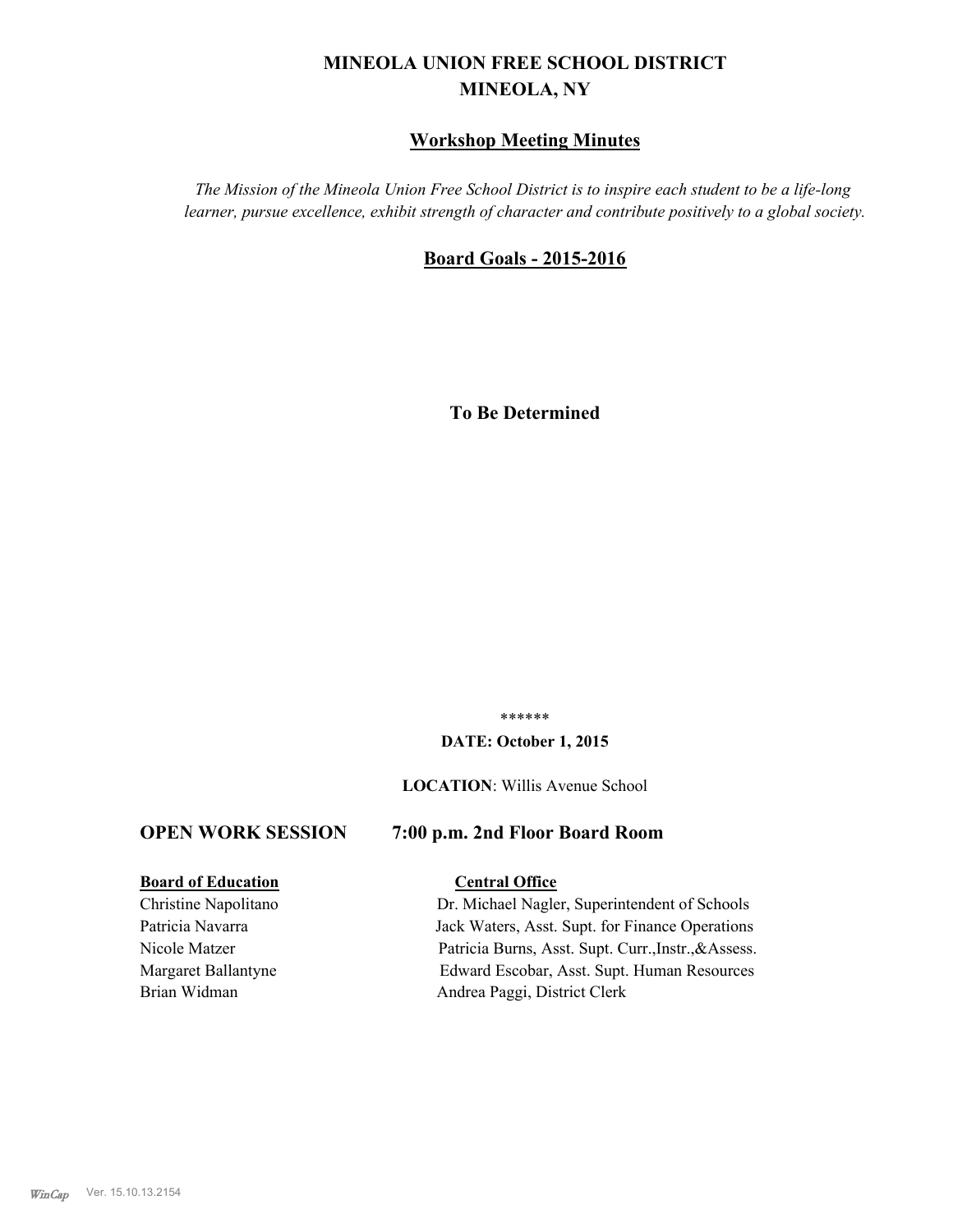# **A. Call to Order - 7:05pm B. Pledge of Allegiance C. Reading of Mission-** Brian Widman **D. Moment of Silent Meditation-** Ms. Napolitano asked for a moment of silence for the victims of the college shooting in Oregon.

## **E. Dais & Visitor Introductions**

### **F. High School Student Organization Report**

There was no Student Organization report this evening.

### **G. BOE Reports**

### **a. Comments from Board Trustees**

Brian Widman volunteered at the Jackson Avenue Welcome Back Barbecue and stated that there were a lot of kids, a lot of fun and a lot of popcorn.

Margaret Ballantyne attended the first SEPTA meeting and was very pleased with their plans for this school year. She also took the opportunity to report on the upcoming vote while at the meeting.

Nicole Matzer volunteered at the Middle School Barbecue and Jackson Avenue Meet the Teacher Night. She also attended Meet the Teacher Night for her children and looks forward to this school year.

Patricia Navarra stated that she has an empty nest right now and attended a festival. She stated that as a teacher, this has been a strange start to the school year due to the many days off and it has been difficult to get into a rhythm. Ms. Navarra understands what our teachers are going through and wishes everyone a good semester.

#### **b. Comments from Board President**

Christine Napolitano attended the District Council Meeting and asked them for permission to host on their face book page excerpts from our meeting. Ms. Napolitano also had the opportunity to volunteer to sell mums at the High School Open House. She used to do this when her daughters attended the high school. She was happy to be there and to see everyone.

#### **c. Comments from Superintendent**

The Superintendent stated that at the last meeting the Board requested a list of staff that are on twitter. He reported that twitter has a new service available to group users. Dr. Nagler will have Mr. Gaven and Mr. Casale working to get this organized. According to Dr. Nagler, Mr. Escobar attended a Village Hearing on 9/24 regarding a proposed new building for Chaminade. He stated that issues of concern are that the area is already very congested and the amount of traffic. Mr. Escobar added that they are projecting that this project will take 16 months to complete. The Superintendent stated that one of the Board goals is that each school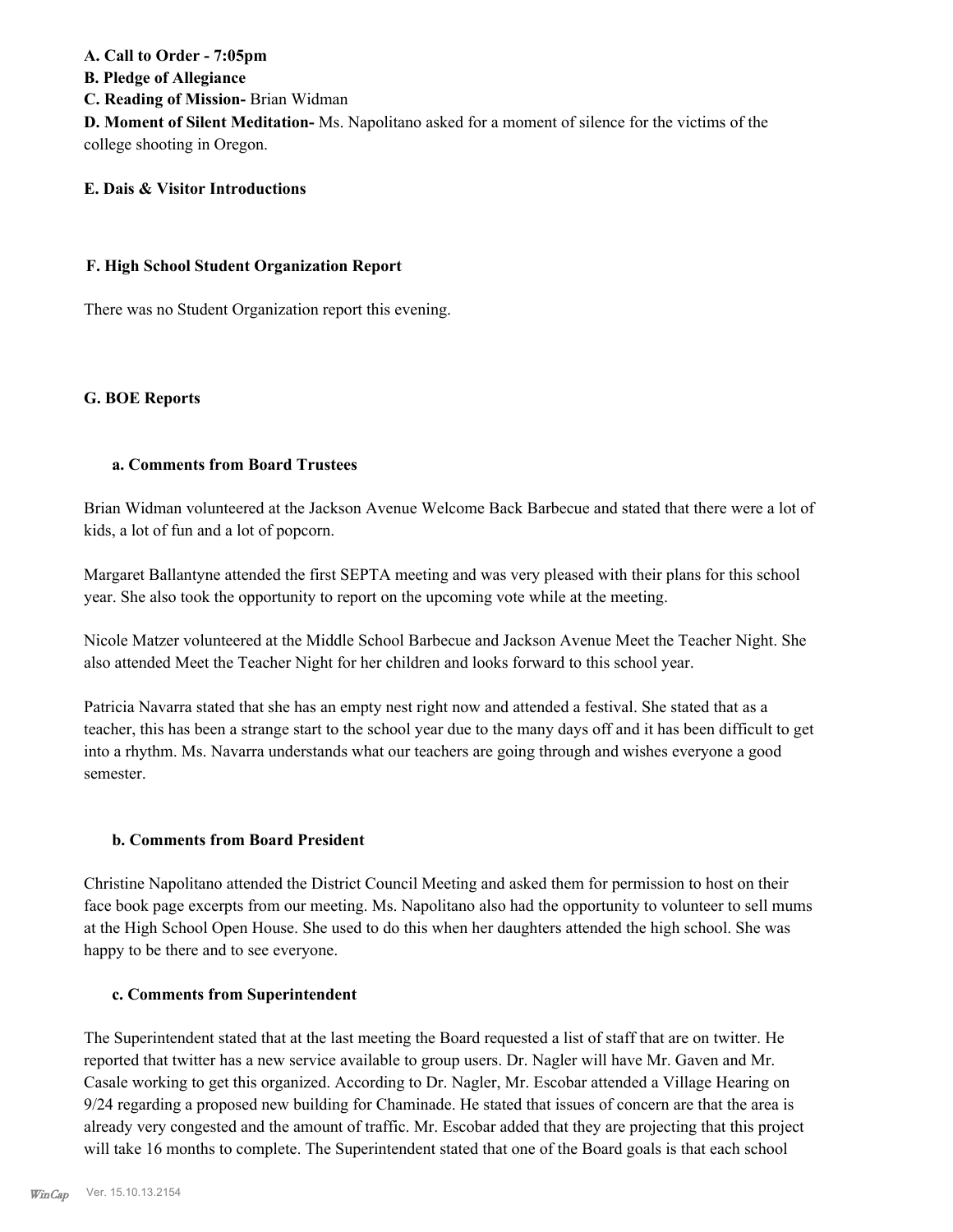will host a "Meet your child's Ipad night" and the tentative dates are: 10/20 Middle School, 10/21 High School, 11/4 Jackson Avenue and 11/19 Meadow Drive and Hampton Street. The Superintendent was in Saratoga on Sunday and Monday for a Superintendent conference. He stated that the new Commissioner outlined issues that she plans to address. Dr. Nagler reminded everyone that November 10th there will be a Capital Reserve Vote. The money has been saved and now we must ask the community permission to use the money for the Hampton and High School projects. Homecoming is Saturday, October 10th, and the parade kick-off is 12:30 pm. He encouraged everyone to come out and support Mineola.

#### **H. Old Business**

Christine Napolitano asked the Board if there was any old business. Mr. Widman asked for clarification if the vote is for the entirety of the project or if the Board will have the opportunity to look into the various options for in-fill for the turf fields. Dr. Nagler stated that the vote is for the entire scope of the project, but he has asked the architect to include pricing for alternate projects. He added that it has already been decided that the District is definitely not using crumb rubber and the Board will have the opportunity to look into the various options available. Ms. Matzer reported that she has been taking photos of various turf fields with the Marching Band. She will have the photos and many questions when the time comes. There was no other old business.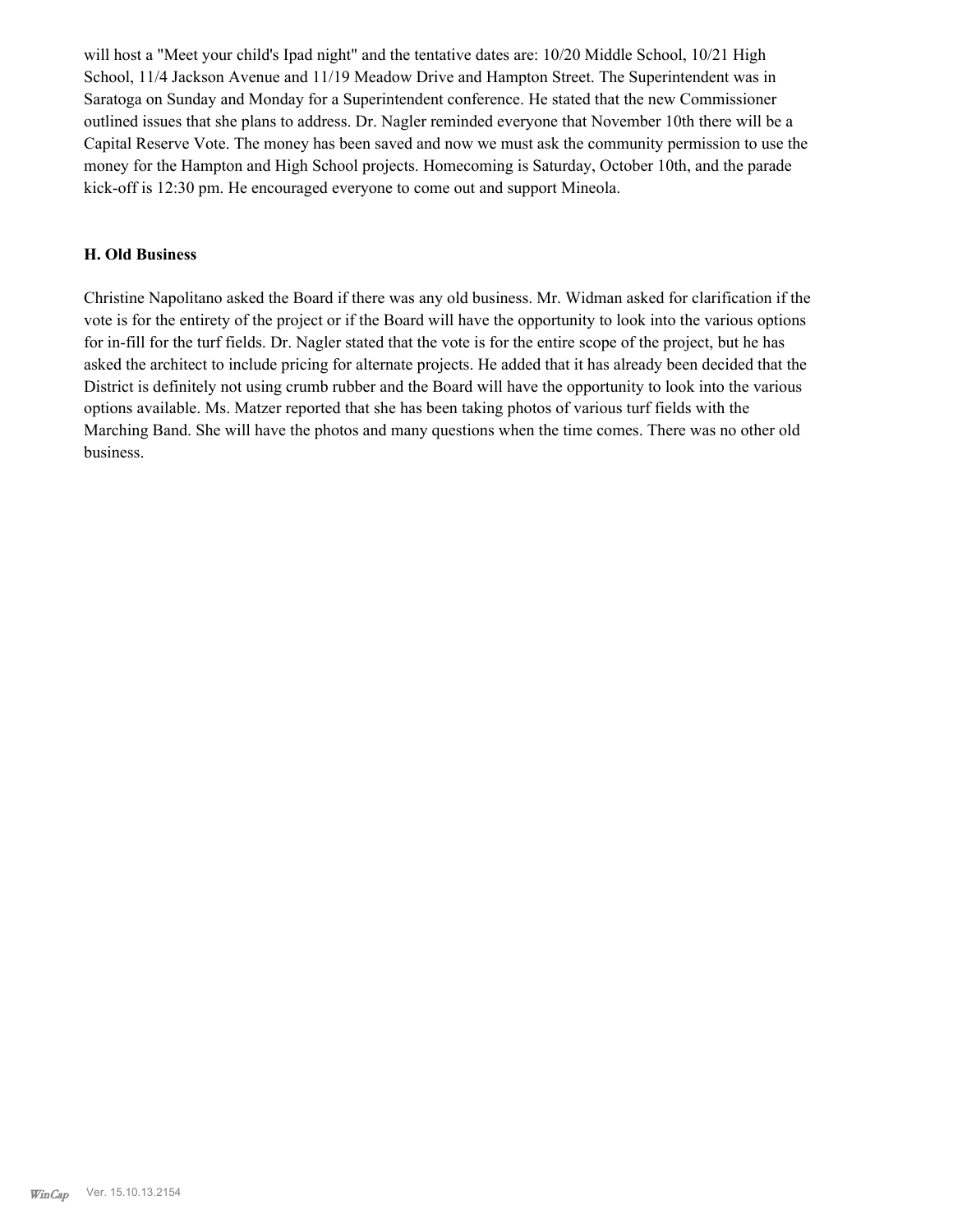## **I. New Business**

## **Approval of Board of Education Goals 2015- 2016**

**RESOLUTION # 24 - BE IT RESOLVED** that the Board of Education approves the following Board of Education Goals for the 2015- 2016 school year:

## *Educational*

- Continue to actualize the District's Mission and Strategic Objectives and measure progress toward these goals
	- o Continue to develop an electronic portfolio which recognizes the attributes embodied in the mission statement
	- o Demonstrate that students are contributing positively to a global society
	- o Demonstrate that students are exhibiting strength of character (habits of the mind)
	- o Demonstrate that students are pursuing something about which they are passionate
- · Continue to expand and develop college and career partnerships to ensure success for our HS graduates.
	- o Expand Queensboro certificate program
	- o Explore career partnerships with local institutions

### *Facilities*

- · Develop a comprehensive Building Condition Survey which outlines the health of all of the districts buildings
	- o Create a new five-year Capital Plan to address outstanding items in the BCS
		- Leverage both the Capital Reserve and Energy Performance Contracts (EPC)

#### *Finance*

- · Not to exceed the allowable tax levy cap while continuing to maintain and enhance all of our programs and facilities
- **Motion:** Margaret Ballantyne **Second:** Patricia Navarra
- Yes: Brian Widman **No:** None Margaret Ballantyne Nicole Matzer Patricia Navarra Christine Napolitano
- **Passed:** Yes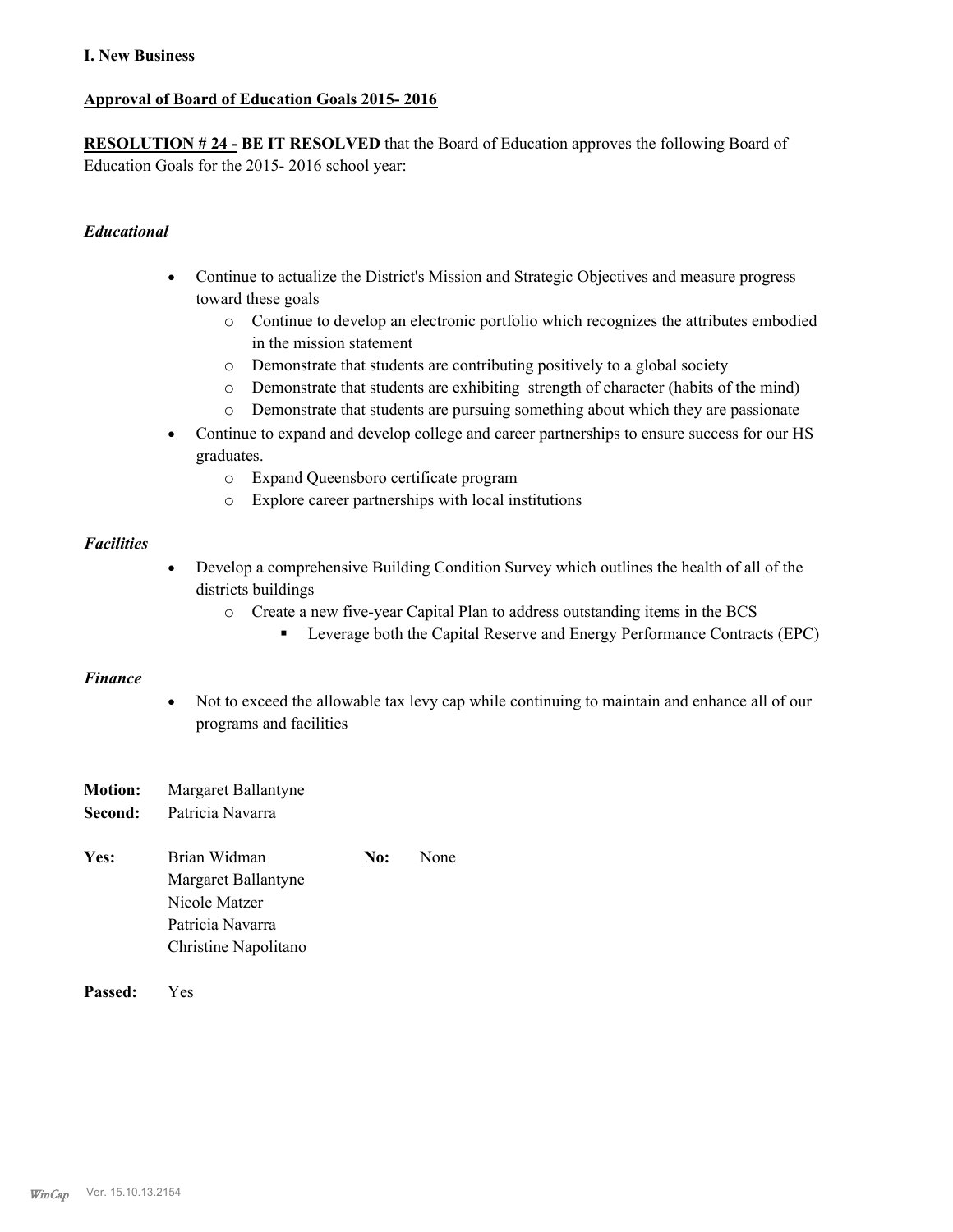## **J. Consensus Agenda**

**RESOLUTION # 25 - BE IT RESOLVED** that the Board of Education approves the consensus agenda items J.1.a. through J.5.a., as presented.

**Motion:** Margaret Ballantyne **Second:** Patricia Navarra

**Discussion:** The Superintendent stated that there is an item on the consensus agenda which needs to be amended tonight:

Item J.3.a.6- Civil Service Appointments: Angela Hagan is at **Meadow Drive** not Transportation and Lynn Clarkin has decided **not** to take the job and should therefore be removed. **A motion** was made to amend the consensus agenda as stated by Nicole Matzer and was **second** by Margaret Ballantyne. The Board was polled and all were in favor of amending the Consensus Agenda. The motion passed. There was no additional discussion and the Board was polled on the Amended Consensus Agenda.

| Yes: | Brian Widman         | No: | None |
|------|----------------------|-----|------|
|      | Margaret Ballantyne  |     |      |
|      | Nicole Matzer        |     |      |
|      | Patricia Navarra     |     |      |
|      | Christine Napolitano |     |      |

**Passed:** Yes

## 1. **Accepting of Minutes**

That the Board of Education accepts the minutes of the September 3, 2015 Workshop Meeting as presented. a.

## 2. **Instruction**

Appointment(S) Sub Teacher per diem The Board of Education accepts the following individual(s) as Per Diem Substitute Teacher(s) for the current school year, at a daily rate of \$100.00 per day; and retirees at a daily rate of \$125.00 per day.: a.

| EMPLOYEE NAME     | <b>EMPLOYEE CERTIFICATION</b>    |
|-------------------|----------------------------------|
| Lauren M. Siemann | Childhood Education (Grades 1-6) |

- b. Appointment(S) Perm Sub
- That the Board of Education approves the appointment of Lauren Siemann, to the position of Permanent Substitute Teacher at a daily rate of pay, \$100, effective October 1, 2015 to May 31, 2016. 1.
- That the Board of Education approves the appointment of Lisa A. Mangino, to the position of Permanent Substitute Teacher at a daily rate of pay, \$100.00, effective October 1, 2015 to May 31, 2016. 2.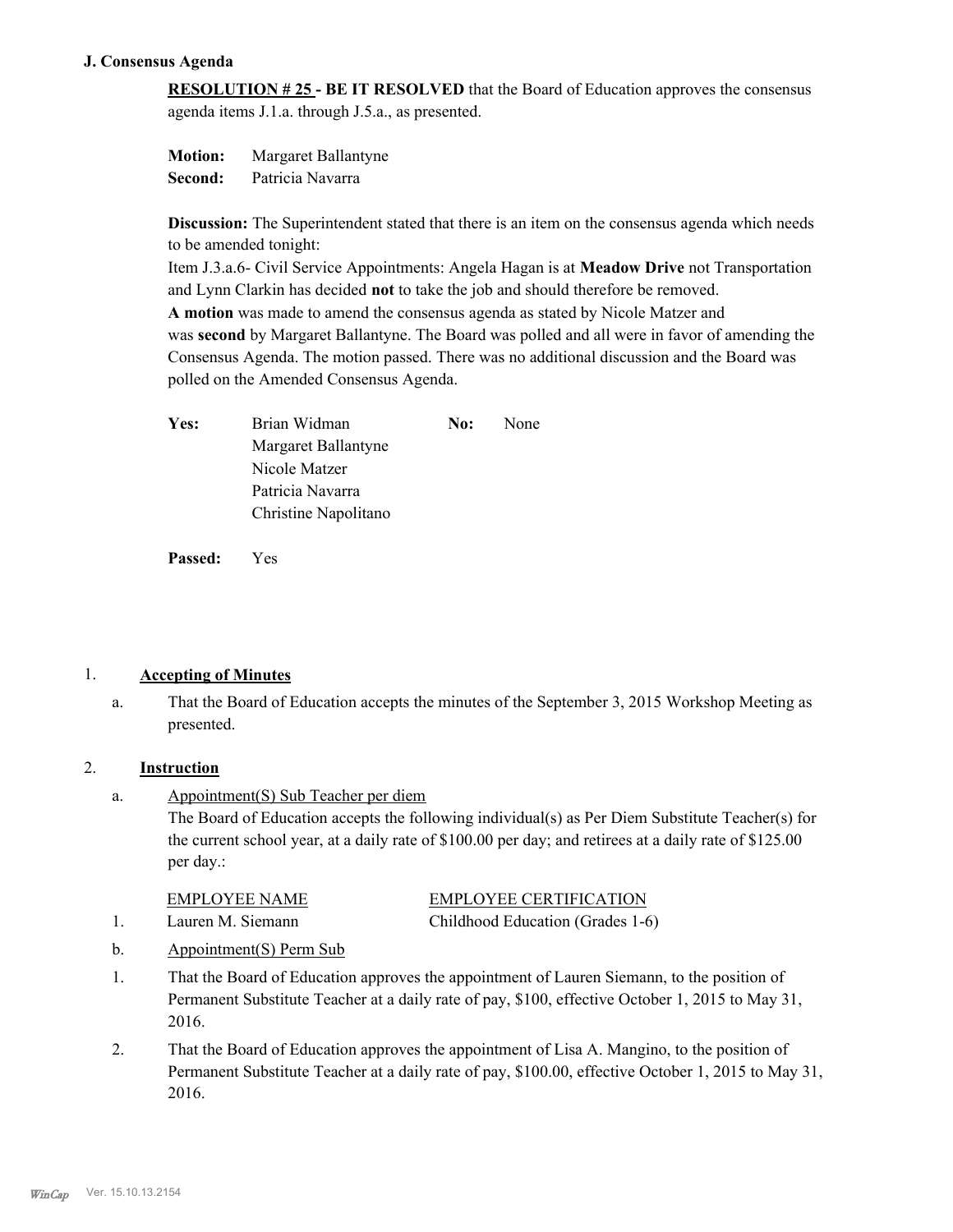c.

Appointment(s) Club/Stipends

|                              |                           | That the Board of Education approves the following Club/stipend recommendations for the current |
|------------------------------|---------------------------|-------------------------------------------------------------------------------------------------|
| school year:                 |                           |                                                                                                 |
| <b>POSITION</b>              | <b>EMPLOYEE NAME</b>      | <b>STIPEND</b>                                                                                  |
| HS A Capella Choir           | Megan M. Messina          | \$2,151.00                                                                                      |
| HS Art Club Advisor          | Kathleen M. Loughlin      | \$985.00                                                                                        |
| HS Art Honor Society         | Gina-Marie Buongiovanni   | \$985.00                                                                                        |
| HS Athletes Helping Athletes | Maryellen Perinchief      | \$1,434.00                                                                                      |
| <b>HS</b> Brainstormers      | Robert M. Goodwin         | $1/2$ of \$1,434.00                                                                             |
| HS Brainstormers             | Ellen K. McGlade-McCulloh | 1/2 of \$1,434.00                                                                               |
| HS Class Advisor-8th Gr      | Katelyn E. Maroney        | \$985.00                                                                                        |
| HS Class Advisor Freshman    | Gina-Marie Buongiovanni   | \$985.00                                                                                        |
| HS Class Advisor-Sophomore   | Lisa M. Marino            | \$1,434.00                                                                                      |
| HS Class Advisor-Sophomore   | Mary Owens                | \$1,434.00                                                                                      |
| HS Class Advisor-Junior      | Tara M. McDonnell         | \$2,151.00                                                                                      |
| HS Class Advisor-Junior      | Francine Sclafani         | \$2,151.00                                                                                      |
| HS Class Advisor-Senior      | Jennifer Honerkamp        | \$2,868.00                                                                                      |
| HS Class Advisor-Senior      | Eleni Theodorakis         | \$2,868.00                                                                                      |
| HS Creative Writing Club     | Andrew T. Smith           | \$985.00                                                                                        |
| HS Dynamics/Vocal Jazz Choir | Megan M. Messina          | \$1,434.00                                                                                      |
| HS Environmental Club        | Susan B. Kennedy          | \$1,434.00                                                                                      |
| HS Gay Straight Alliance     | Laura L. Grassie          | \$985.00                                                                                        |
| HS Increase the Peace        | <b>Stacey Rosenblatt</b>  | $1/2$ of \$2,151.00                                                                             |
| HS Increase the Peace        | Patricio A. Romero        | $1/2$ of \$2,151.00                                                                             |
| HS Japanese Anime            | Kieran E. Molloy          | 1/2 of \$1,434.00                                                                               |
| HS Japanese Anime            | Kathleen Levin            | 1/2 of \$1,434.00                                                                               |
| HS Jazz Ensemble 1           | Donald R. Carreras Jr     | \$1,434.00                                                                                      |
| HS Jazz Ensemble2            | Marc B. Ratner            | \$1,434.00                                                                                      |
| HS Kwianis(Key)Club          | Surabhi John              | 1/2 of \$2151.00                                                                                |
| HS Kwianis(Key)Club          | Mary Owens                | 1/2 of \$2,151.00                                                                               |
| HS Latin Club                | Gigi L. Foge              | \$985.00                                                                                        |
| HS Literary Society Club     | Mark Bomser               | \$985.00                                                                                        |
| HS Math Olympiads-8th        | Lisa M. Marino            | \$985.00                                                                                        |
| HS Mathletes Advisor         | <b>Bette Sloane</b>       | \$1,434.00                                                                                      |
| HS Mentoring Latinas         | Marie Watson              | \$1,434.00                                                                                      |
| HS Mock Trial Advisor        | Kenneth G. Coy            | \$985.00                                                                                        |
| HS Nat'l Honor Society       | Eileen Burke              | \$1,434.00                                                                                      |
| HS Pep Band Advisor          | Donald R. Carreras Jr     | \$985.00                                                                                        |
| HS Question Mark Editor      | Andrew T. Smith           | \$2,868.00                                                                                      |
| HS Red Cross Advisor         | Tara M. McDonnell         | \$985.00                                                                                        |
| HS Robotics Club             | Kenneth G. Coy            | \$985.00                                                                                        |
| HS Science Club Advisor      | Ellen K. McGlade-McCulloh | \$985.00                                                                                        |
| HS Signet (Editorial)        | Paul A. Sommer            | \$5,050.00                                                                                      |
| HS String Ensemble           | Tracey M. Campbell        | \$1,434.00                                                                                      |
| HS Student Organization      | Nancy A. Regan            | \$2,151.00                                                                                      |
| HS Student Service Center    | Eileen Burke              | $1/2$ of \$5,050.00                                                                             |
| HS Student Service Center    | Nancy A. Regan            | $1/2$ of \$5,050.00                                                                             |
| HS TV Production             | Melissa Fusco             | \$2,868.00                                                                                      |
| MS Animal Rights-PAWS        | Annmarie J. Palumbo       | \$909.00                                                                                        |
|                              |                           |                                                                                                 |

MS Book Club Advisor Ilyse J. Milberg 1/2 of \$909.00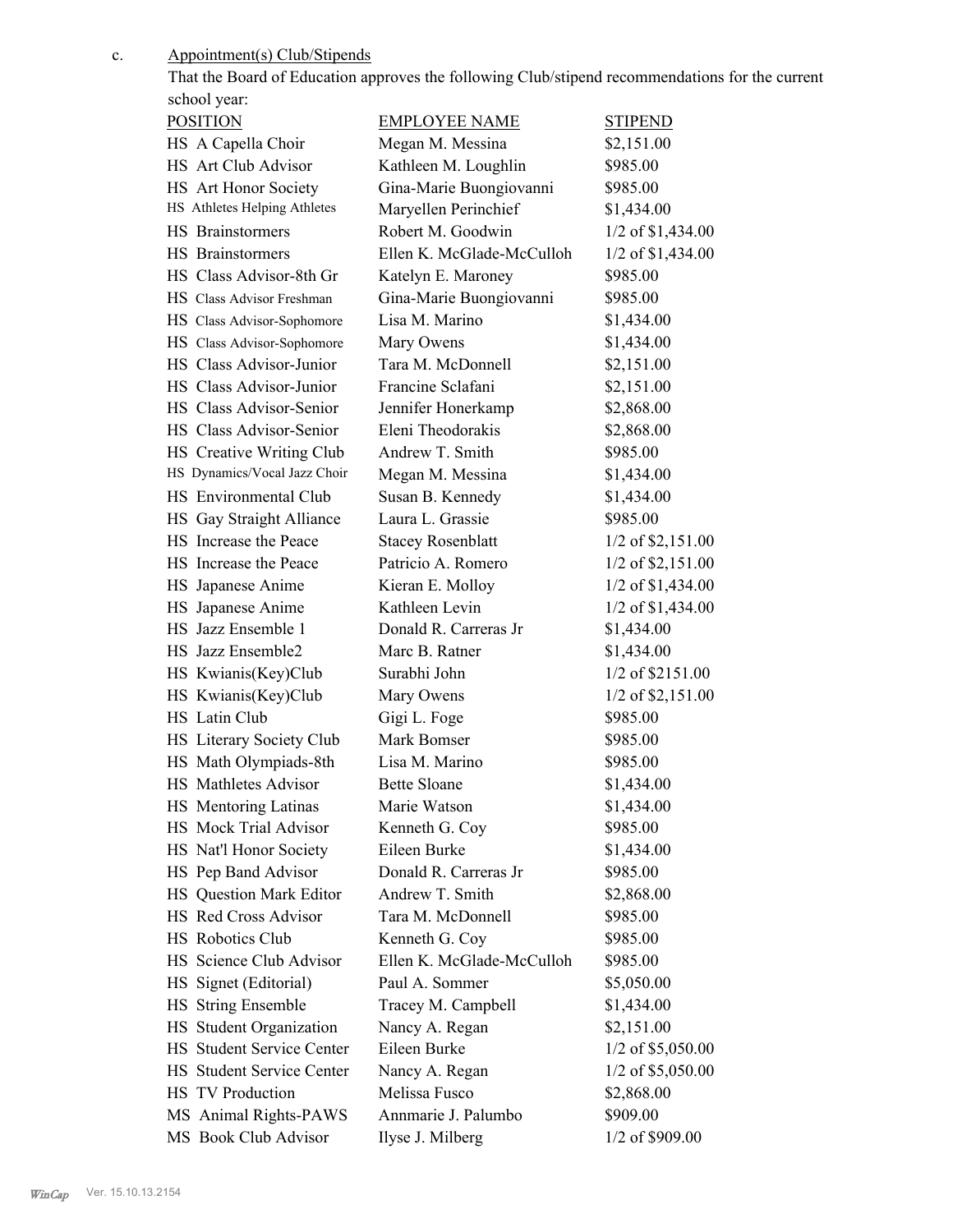| <b>POSITION</b>                | <b>EMPLOYEE NAME</b>  | <b>STIPEND</b>      |
|--------------------------------|-----------------------|---------------------|
| MS Book Club Advisor           | Annmarie J. Palumbo   | 1/2 of \$909.00     |
| MS Bookstore Advisor           | Annmarie J. Palumbo   | \$909.00            |
| MS Chess Club                  | Michael J. Mildon     | \$909.00            |
| MS Color Night Advisor         | Annmarie J. Palumbo   | \$2,151.00          |
| MS Color Night Assistant       | Caryl A. Salesi       | \$1,434.00          |
| MS Community Action            | Annmarie J. Palumbo   | 1/2 of \$909.00     |
| MS Community Action            | Jerrill L. Critchley  | 1/2 of \$909.00     |
| MS Enviromental Club           | Lindsay M. Spanhake   | \$909.00            |
| MS Math Olympiads              | Lindsay M. Spanhake   | \$909.00            |
| MS Mock Trial Advisor          | Harold McLaughlin     | \$909.00            |
| MS Nat'l Jr Honor Society      | Annmarie J. Palumbo   | 1/2 of \$909.00     |
| MS Nat'l Jr Honor Society      | Ilyse J. Milberg      | 1/2 of \$909.00     |
| MS Newspaper                   | John G. OMalley       | \$2,868.00          |
| MS Peace Club                  | Jerrill L. Critchley  | \$909.00            |
| MS Projection Squad            | Brian E. Goldman      | \$909.00            |
| MS Robotics                    | Vincent J. Interrante | 1/2 of \$909.00     |
| MS Robotics                    | Melissa Fusco         | 1/2 of \$909.00     |
| MS Science Club                | Michael J. Mildon     | \$1,434.00          |
| MS Student Council             | Linda Villalta        | \$2,868.00          |
| MS Yearbook Advisor            | Annmarie J. Palumbo   | 1/2 of \$2,868.00   |
| MS Yearbook Advisor            | Jerrill L. Critchley  | 1/2 of \$2,868.00   |
| Tri-M Music Honor Society      | Marc B. Ratner        | \$985.00            |
| HS Drama Director-Fall         | Matthew Deluca        | \$2,868.00          |
| HS Drama Asst Director         | <b>Bette Sloane</b>   | \$2,151.00          |
| HS Drama Technical Director    | Melissa Fusco         | \$1,434.00          |
| HS Drama Stage Construction    | Vincent Tunkel        | \$2,151.00          |
| HS Thespian                    | Matthew Deluca        | \$985.00            |
| 8/9 Musical Director           | Donald R. Carreras Jr | \$3,384.00          |
| 8/9 Musical Asst Director      | Sarah K. LaSorsa      | \$2,151.00          |
| 8/9 Musical Choregrapher       | Aislinn Oliveri       | \$1,434.00          |
| 8/9 Musical Stage Construction | Vincent Tunkel        | 1/2 of \$1,793.00   |
| 8/9 Musical Stage Construction | Paul A. Sommer        | $1/2$ of \$1,793.00 |
| 8/9 Musical Technical Director | Melissa Fusco         | \$1,434.00          |
| 10/11/12 Musical Director      | <b>Matthew Deluca</b> | \$5,050.00          |
| 10/11/12 Musical Asst Director | Andrew T. Smith       | \$2,868.00          |
| 10/11/12 Musical Choregrapher  | Aislinn Oliveri       | \$1,434.00          |
| 10/11/12 Musical Pit Orchestra | Donald R. Carreras Jr | \$2,868.00          |
| 10/11/12 Musical Vocal Coach   | Megan M. Messina      | \$2,868.00          |
| 10/11/12 Musical Stage Constr  | Paul A. Sommer        | \$2,868.00          |
| MS Chamber Ensemble            | Sarah K. LaSorsa      | \$1,434.00          |
| MS Jazz Ensemble               | Mark J. Bennett       | \$1,434.00          |
| MS Vocal Jazz-Treble Makers    | Brian E. Goldman      | \$1,434.00          |
| MS Musical Director            | Matthew Deluca        | \$4,303.00          |
| MS Musical Asst Director       | Brian E. Goldman      | \$2,151.00          |
| MS Musical Choregrapher        | Barbara M. Peters     | \$2,151.00          |
| MS Musical Stage Constr        | Vincent Tunkel        | \$1,793.00          |
| MS Musical Technical Director  | Donald R. Carreras Jr | \$1,434.00          |
| JA Art Club Advisor            | Jeanine S. Gallina    | \$859.00            |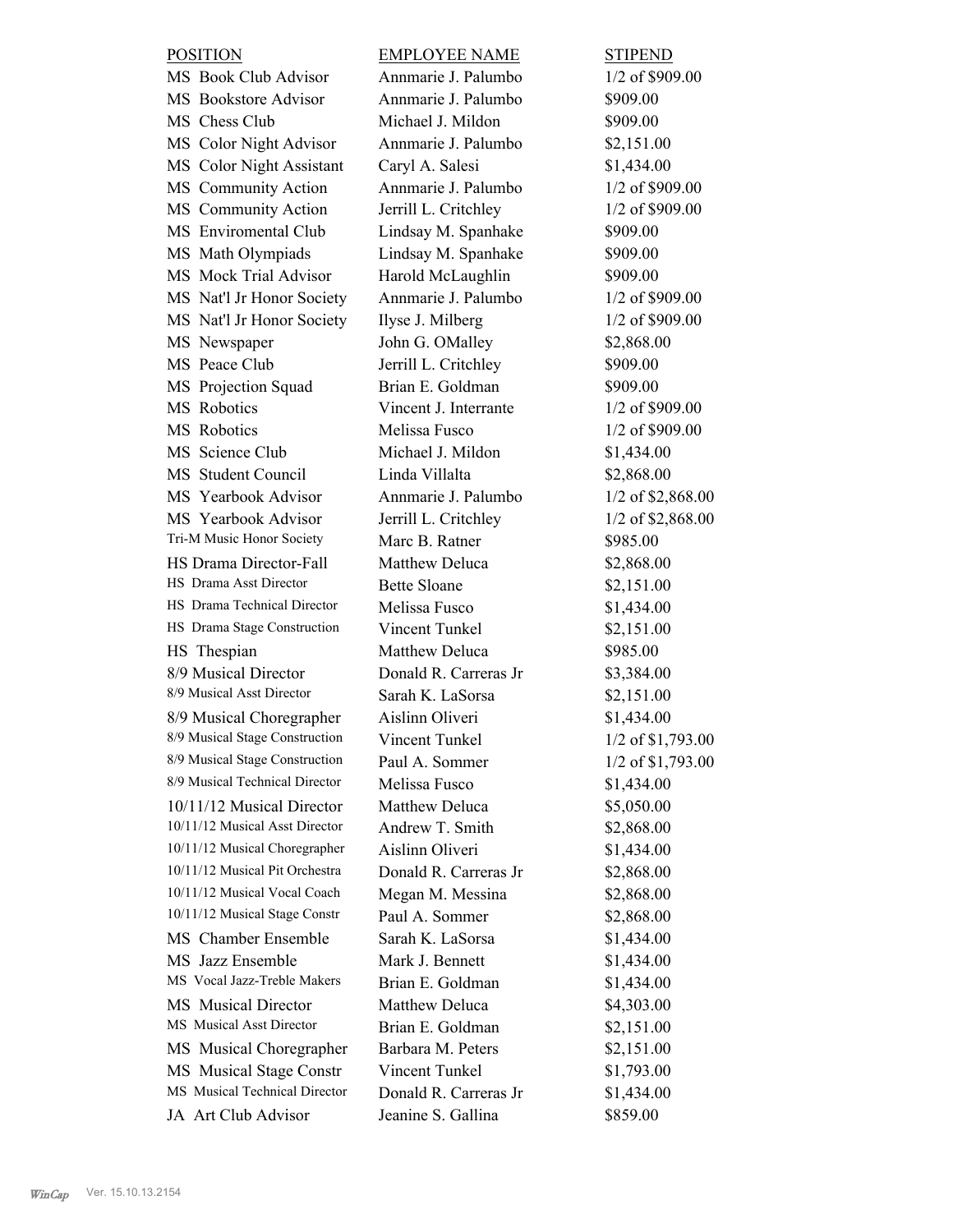## 3. **Civil Service**

- a. Appointments
- That the Board of Education approve the appointment of Lauren Siemann, to the position of Teacher Aid Sub, effective August 31, 2015. Salary will be \$13.74 per hour. 1.
- That the Board of Education approve the appointment of Rose Constantino, from part time to full time Teacher Aide at the Middle School, effective August 31, 2015. Salary is \$28,602 on Step 7. 2.
- That the Board of Education approve the appointment of Rosina Sarno, from part time to full time Teacher Aide at the Middle School, effective August 31, 2015. Salary is \$29,664 on Step 8. 3.
- That the Board of Education approve the appointment of Kathy Belickis, to the position of part time Greeter at Jackson Avenue School, effective October 1, 2015. Salary is \$10.15 per hour on Step 1. 4.
- That the Board of Education approve the appointment of Marisse Hargrove, from part time Greeter to part time Teacher Aide at Jackson Avenue School, effective August 31, 2015. Salary is \$15.22 on Step 3. 5.
- That the Board of Education approve that the following part time employees be upgraded to full time positions effective October 1, 2015: 6.

| Salary Schedule 1    |                    |                |
|----------------------|--------------------|----------------|
| Patricia Delli Gatti | $$26,462 - Step 5$ | Jackson Avenue |
| Maryalice Leno       | 26,462 - Step 5    | Middle School  |
| Angela Hagan         | 25,408 - Step 4    | Transportation |
| Salary Schedule 2    |                    |                |
| Maria Riccardi       | 26,462 - Step 5    | Middle School  |
| Carla Attard         | 26,462 - Step 5    | High School    |
| Nancy Gessner        | 26,462 - Step 5    | Jackson Avenue |
| Rhonda Kaletsky      | 26,462 - Step 5    | Transportation |
| Lynn Clarkin         | 25,408 - Step 4    | Transportation |
| Joseph Lloyd         | 24,349 - Step 3    | Meadow Drive   |

## b. Leave(s) of Absence

- That the Board of Education approve a paid Medical Leave of Absence to Sara Bond, Teacher Aide at Meadow Drive School, due to surgery, effective September 21, 2015. Return date will be at doctor's discretion. 1.
- c. Resignation(s)
- That the Board of Education accept, with regret, the resignation for the purpose of retirement, of Eileen Turano, Teacher Aide at Meadow Drive School, effective September 21, 2015. 1.

## d. Civil Service: Other

That the Board of Education approve the termination of Gloria Romero from the position of part time Teacher Aide in the Tech Department in Central Office, effective September 18, 2015. 1.

## 4. **Business/Finance: Contract Approvals**

a. That the Board of Education of the Mineola UFSD approves entering an agreement for part-time accounting services at a rate of \$2800 per month with Keeping Your Books effective October 1, 2015.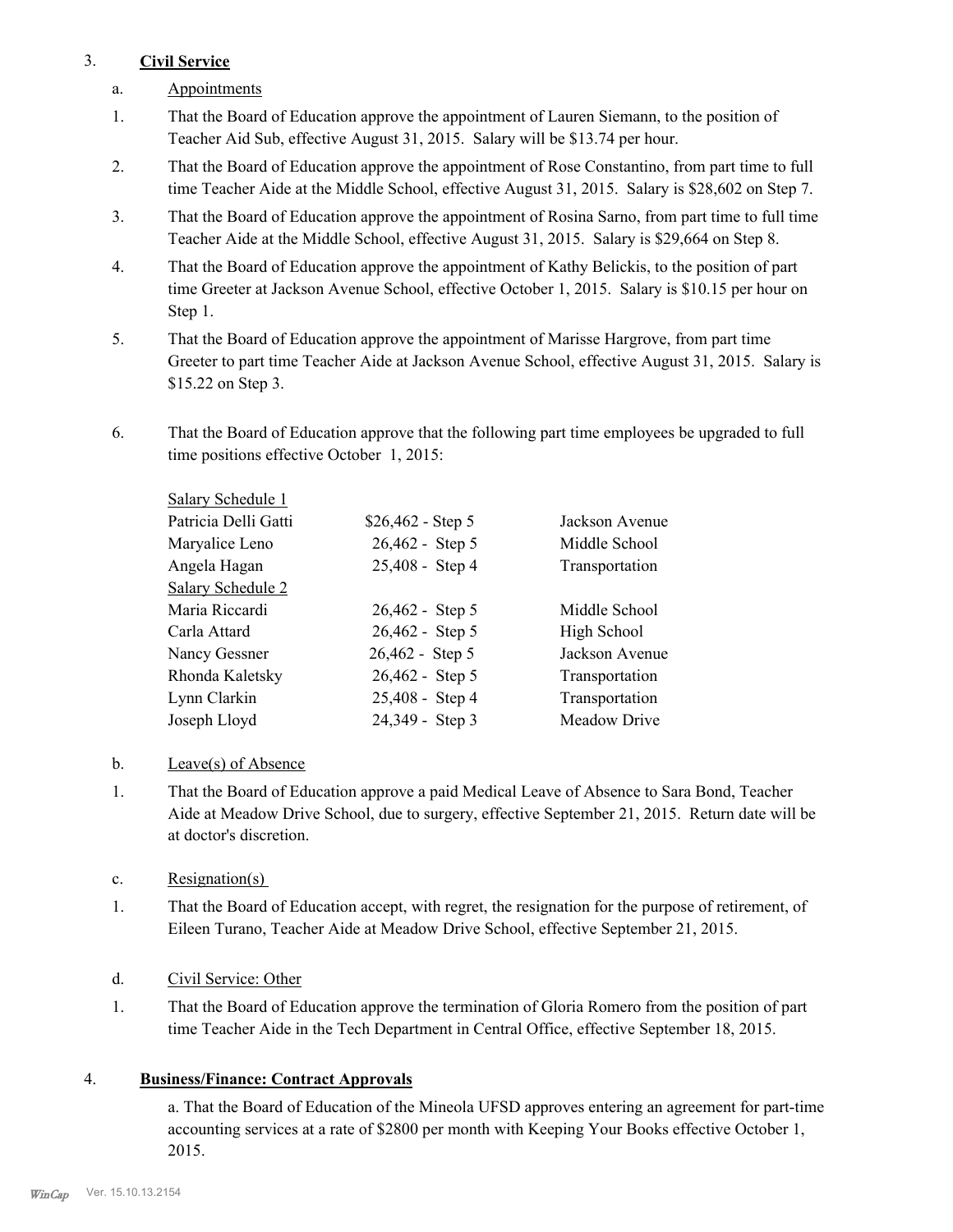b. That the Board of Education approve an agreement between Seneca Consulting Group, Inc. and the Mineola UFSD to assist the District with meeting the District's "Employee Mandate" obligations pursuant to the Affordable Care Act (ACA).

## 5. **Other**

a. That the Board of Education approve a \$2,000 stipend for Kim Baker for the position of Training Instructor for Transportation for the school year 2015/2016.

## **Walk-On Agenda**

#### **Stipulation of Settlement**

**RESOLUTION # 26 - BE IT RESOLVED** that the Board of Education hereby approves the terms of a stipulation of settlement with an employee whose identity has been made known to the Board of Education, and authorizes the Superintendent and Board President to execute the agreement on behalf of the Board, and to take the steps necessary to implement the agreement.

**BE IT FURTHER RESOLVED** that pursuant to the terms of said agreement, the Board hereby accepts the resignation of the employee named in said agreement, effective September 8, 2015.

| <b>Motion:</b> | Brian Widman                                                             |     |      |
|----------------|--------------------------------------------------------------------------|-----|------|
| Second:        | Nicole Matzer                                                            |     |      |
| Yes:           | Brian Widman<br>Margaret Ballantyne<br>Nicole Matzer<br>Patricia Navarra | No: | None |
|                | Christine Napolitano                                                     |     |      |

**Passed:** Yes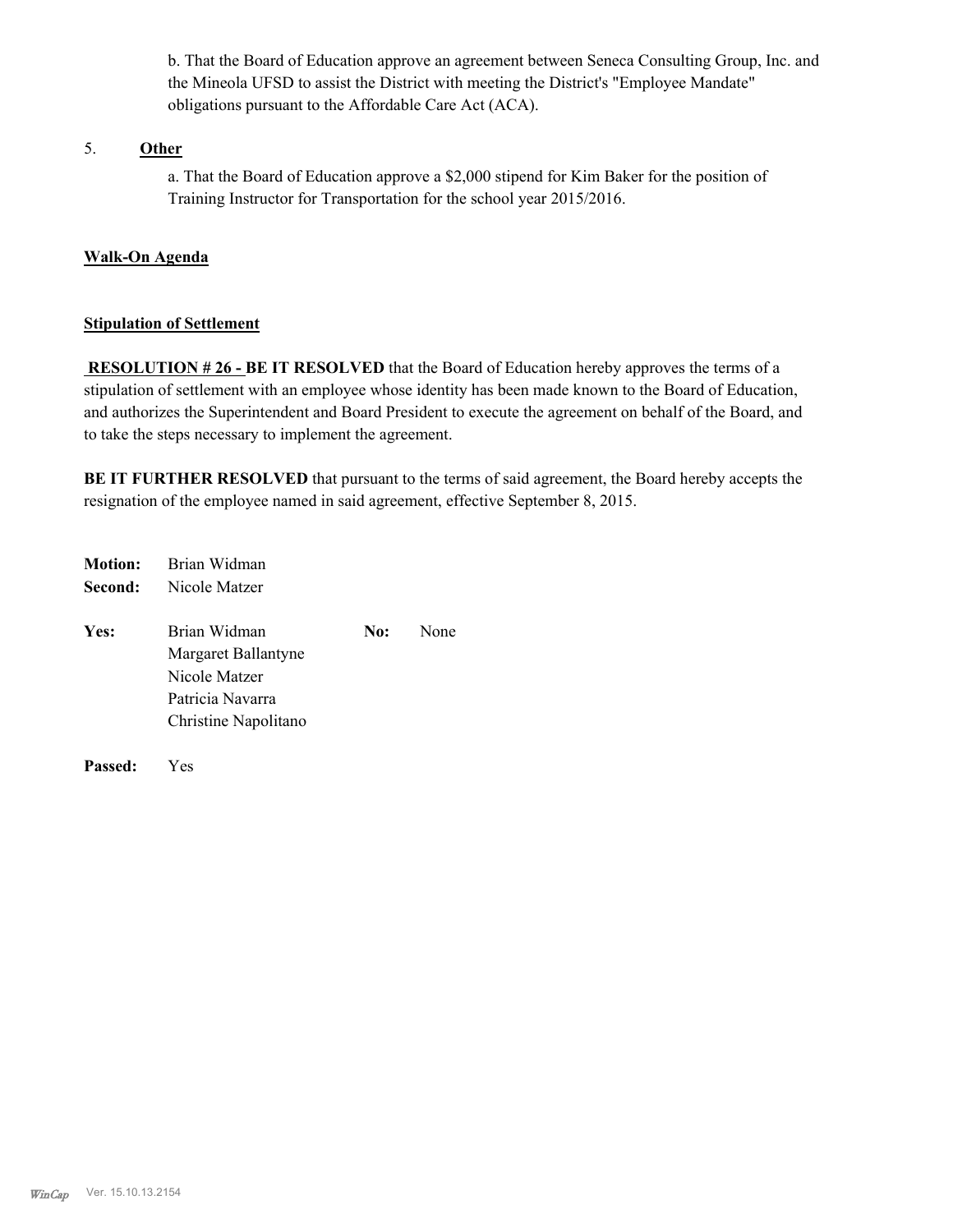## **K. Superintendent's Report**

Superintendent of Schools' Reports for 10/1/15 Presentations:

## 1. OYO Class Platform

The Superintendent stated that tonight there will be an additional presentation on "Mathspace and the Mineola Mission", by Andrew Casale and Dominick Tolipano. \* This presentation can be found on the district website on the Board of Education section, under presentations. Andrew Casale reported this is a new program that is an interactive app, with math concepts according to the standards, which allows students to explore topics on their own. Mr. Casale stated that it is a very powerful tool.

Mr. Tolipano reported on the "Benefits of Mathspace":

 $\sim$  Real Assessment: it keeps a complete record of each students' work, marked automatically line-by-line.

 $\sim$  StepSmart adaptive technology: adaptive learning technology that analyzes real-time data from thousands of questions

~Comprehensive e-Textbook: this is a new feature; there is a built-in, printable e-textbook loaded with thousands of videos and 15,000+ questions (all with fully worked solutions).

Next, Mr. Tolipano discussed the Benefits of Mathspace:

 $\sim$  Handwriting recognition tool: allows students to write seamlessly on tablets/ mobile devices

 $\sim$  Fully customizable, easily shareable: intuitive interface to drag and drop any of 15,000+ questions and create a custom assignment for students; ability to share assignments with other teachers.

~ Differentiation just got easier: allows teachers to target specific learners by creating an unlimited number of groups within their class.

"Who is using Mathspace?"

At the Middle School: 5th grade (not completely ready yet, very soon), 6th grade and 7th grade At the High School: it is used in the following classes- Algebra, Geometry, Algebra 2 & Trigonometry, College Algebra and Probability & Statistics.

At this point in the presentation, Mr. Tolipano and Mr. Casale demonstrated how easy this is to use and how useful it is for the teachers. It was explained that teachers are able to group their students according to ability. This app can be aligned with School4one and the standards. Mr. Tolipano began using Mathspace last year and he stated that it allows teachers to see any errors students make and any hints that they use. This allows teachers to pinpoint exactly where the errors occur. According to Mr. Tolipano, the students love using Mathspace and really take ownership of math. Ms. Napolitano asked Mr. Tolipano based upon his experience as a teacher what advantage he sees this technology has compared to the old way of teaching. Mr. Tolipano stated that there are many APPs available, but this APP is very valuable. It gives teachers a great deal of data in a short amount of time and really allows them to zone in on the students weaknesses. It also allows students who meet the assignment to be challenged. He finds that his students love this APP and it allows them to also explore topics of interest. The Board also asked if this APP is beneficial to students who struggle and he stated that it helps teachers to assign problems to address weakness. Dr. Ballantyne stated that this tool helps the teacher see exactly what the child's thought process is. Patricia Navarra likes that kids who are successful can ask for more and for children with weaknesses, you can see exactly where help is needed. Dr. Nagler stated that Mathspace is from a start-up company in Australia and they have become great partners. Mr. Casale found this APP and Mr. Tolipano has really spear-headed this use of this APP and has assisted other teachers with it. Dr. Nagler added that in a half hour, a teacher can look at data from their entire class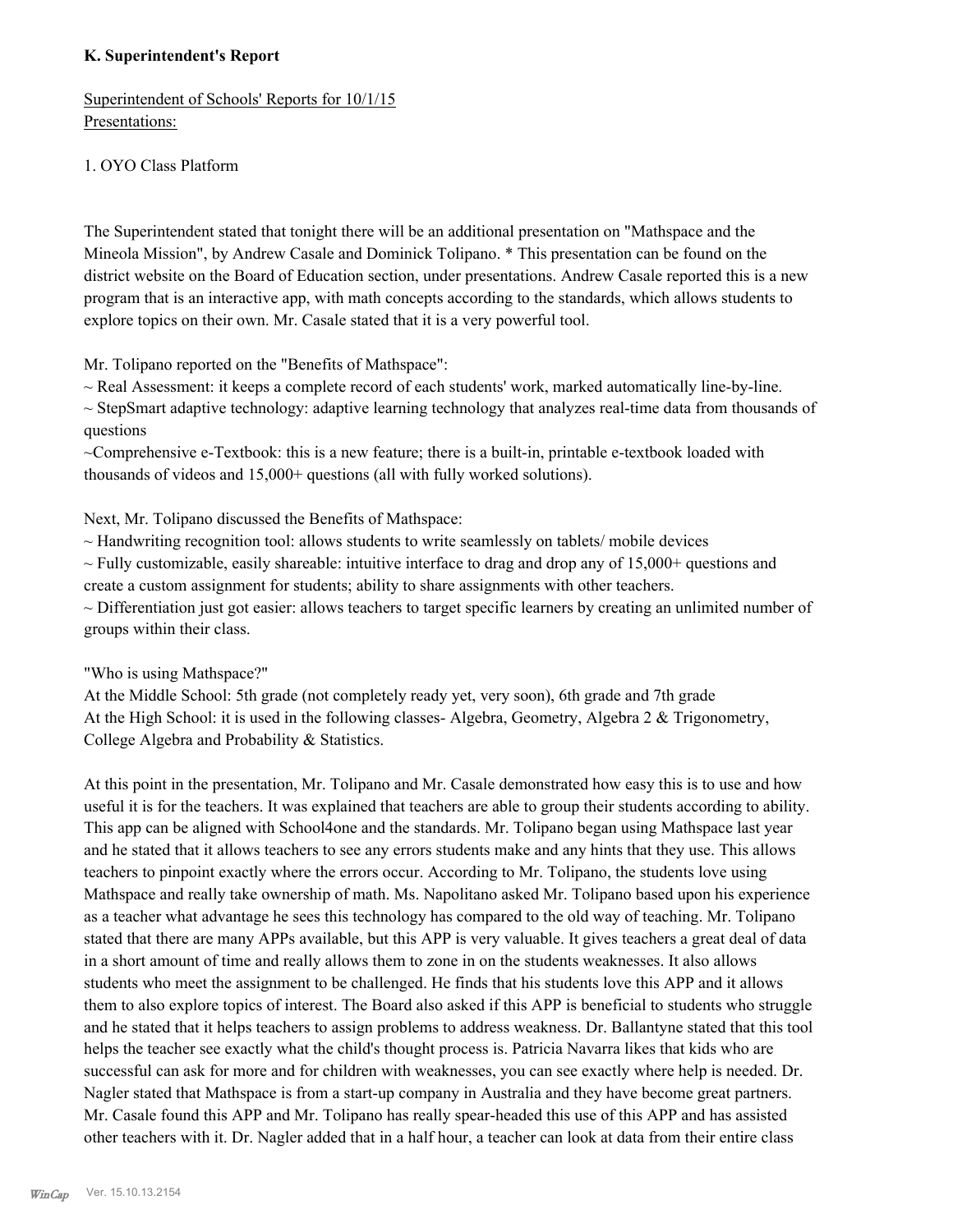and can put together assignments based upon the data. The Superintendent thanked Mr. Casale and Mr. Tolipano for their presentation and all of their good work.

The next presentation tonight by the Superintendent is "kidOYO & Mineola Partnership". \* This presentation can be found on the District website in the Board of Education section under presentations. Dr. Nagler reminded the Board that the contract with "kidOYO" was approved and signed at the last Board meeting.

## kidOYO- "on your own"

~It is a secure online platform that allows students to work independently to learn coding and webpage design.

- ~the platform has expert mentors that create challenges and monitor student progress
- $\nightharpoonup$ the Mineola partnership has 3 distinct features:
- -"Code Mineola" platform k-12
- -Curriculum coding projects grade 4, 5, 6 and 10

-Electronic portfolio that recognizes student progress in the District Mission using electronic badges

## Code Mineola

- $\sim$  Secure site for Mineola students
- $\sim$  We will have access to kidOYO Courses and Challenges for self-paced learning
- $\sim$  We can create our own Courses, Challenges and Badges

- This is "the place to pursue passion": find high interest topics and create mini lessons and activities that result in badges.

Curriculum Coding projects grades 4, 5, 6 and 10

- $\sim$  Teachers provide the content/topic:
- Grade 4: Social Studies
- Grade 5 and 6: science
- Grade 10: global studies
- ~Students log on to the platform and complete the task by writing code
- $\sim$  kidOYO expert mentors monitor the students' coded submissions

The Superintendent displayed examples of the created courses and installed courses.

## Electronic Portfolio

- ~This recognizes students for "non-academic" pursuits through badging
- ~Categorized by the Mission Statement
- -Exhibit strength of character: habits of the mind
- -Contribute positively to a global society
- -Lifelong learner (things we are passionate about)
- -Pursue excellence

The Superintendent stated that this is a way to measure goals and the plan is to push this to the parent portal. He anticipates that this will be used by all students. Dr. Nagler stated that this captures all that we do; it is not about accessing. Dr. Ballantyne commented that the number of badges could be infinite. Ms. Napolitano related that she had just read an article which reported that colleges are going to be looking at these electronic portfolios in the admission process. Ms. Napolitano asked about the amount of professional development will be needed for the teachers. The Superintendent stated not much due to the fact that kidOYO staff will be developing the projects based upon topic or staff request. He stated that coding is very purposeful; some will love it, some will hate it but this will give everyone exposure to it.